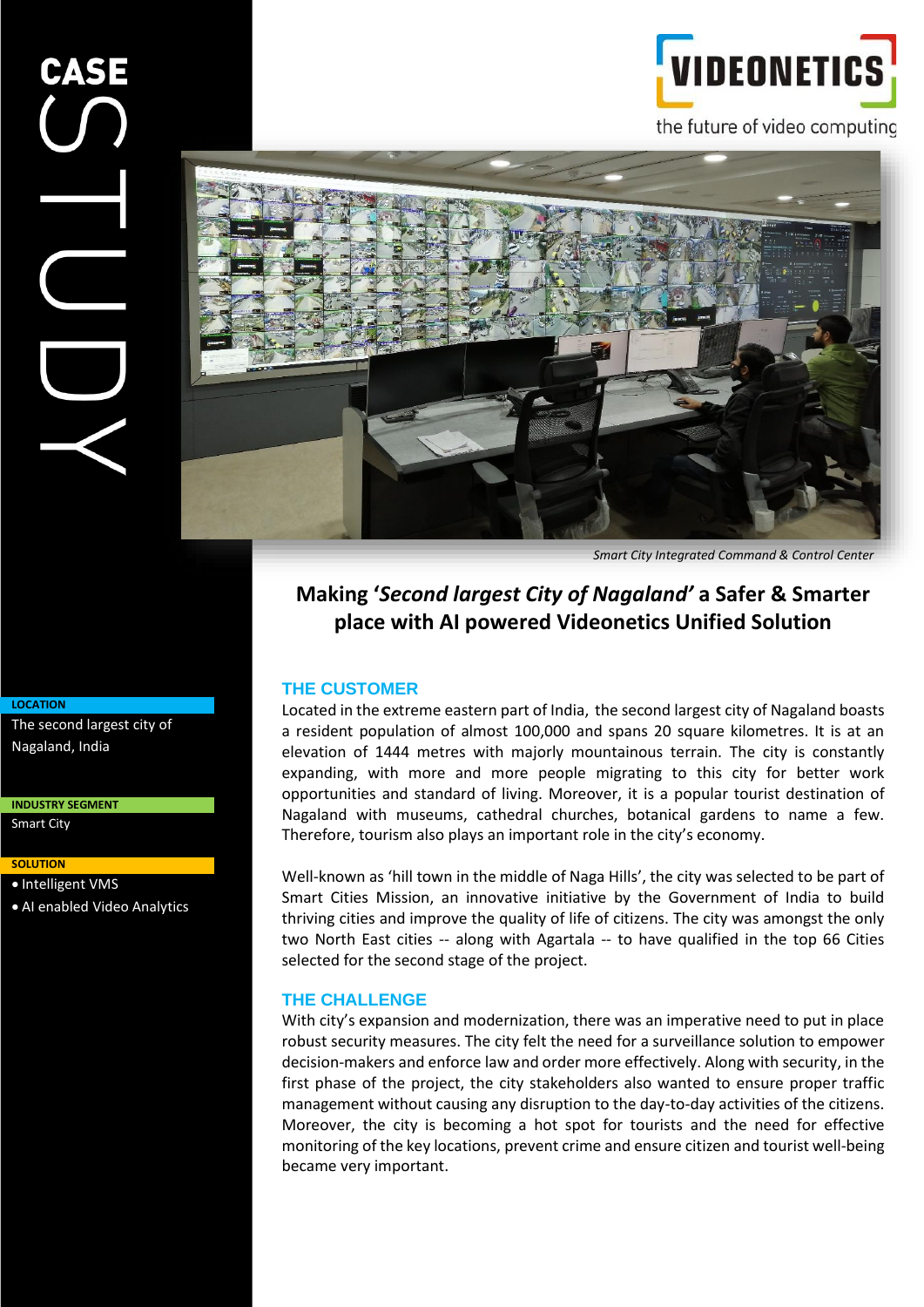## **THE SOLUTION**

An extensive survey of the city was carried out to find out the key security issues being faced by city administration and identify sensitive places that need surveillance attention.

In its mission to become a smart city, the officials were looking for an intelligent surveillance solution that is *intuitive*, *future-ready* and *scalable*. It was especially critical to choose a solution that could keep up with the city's expansion and growth. The administration was keen to have an open platform that would help them add more capabilities and applications over time.

With these goals in mind, Videonetics designed a bespoke and modular AI powered unified solution based on its Intelligent VMS and Video Analytics for the city.

#### **Automating surveillance of strategic locations**

After a thorough analysis, the city decided to deploy 100+ cameras, including PTZ and box cameras, at 90 strategically identified locations, which are being managed by stateof-the-art Videonetics Intelligent VMS. These cameras have been placed at planned and sensitive areas such as important traffic junctions, city roads, outside government offices, exit and entrance of the city, common grounds, near crowded marketplaces, helipad, and more.

Videonetics Intelligent VMS allows administration to ensure comprehensive round-theclock monitoring of the city infrastructure and proactively detect and address any developing problem.

The smart and user-friendly navigation of Intelligent VMS enables city operators to easily monitor and analyse live and recorded videos simultaneously in the same interface. This feature is particularly helpful while supporting the law enforcement agencies quickly leading to rapid resolution of the problem. With its multi-layer sitemap interface, operators can quickly select cameras from the pool, helps in keeping bird eye view of camera distribution across the city.

#### **Accelerating the response time with AI powered Video Analytics**

By deploying Videonetics AI enabled video analytics as part of the solution, the decision makers receive alert on live video feeds, that has drastically reduced the amount of time it takes to understand the potential level of threat and enhanced monitoring of restricted-access areas. Therefore, they selected key analytics for some of the sensitive places, in the first phase of project.

- *Loitering detection***,** *crowd formation detection* and *intrusion detection* are installed at local markets, roads, government premises and so on. When an alert is triggered, the operators can quickly assess the threat level, monitor it closely and react accordingly.
- During the survey, some of the traffic junctions were identified where Videonetics deployed *wrong way parking* as part of unified solution. The wrong way parking was required to detect vehicles if it moves in the wrong direction on a road and send alert to authorities for further action.

Videonetics integrated framework for Intelligent VMS and video analytics is designed to be investigation-friendly allowing the city authorities to ensure quick and improved resolution of incidents.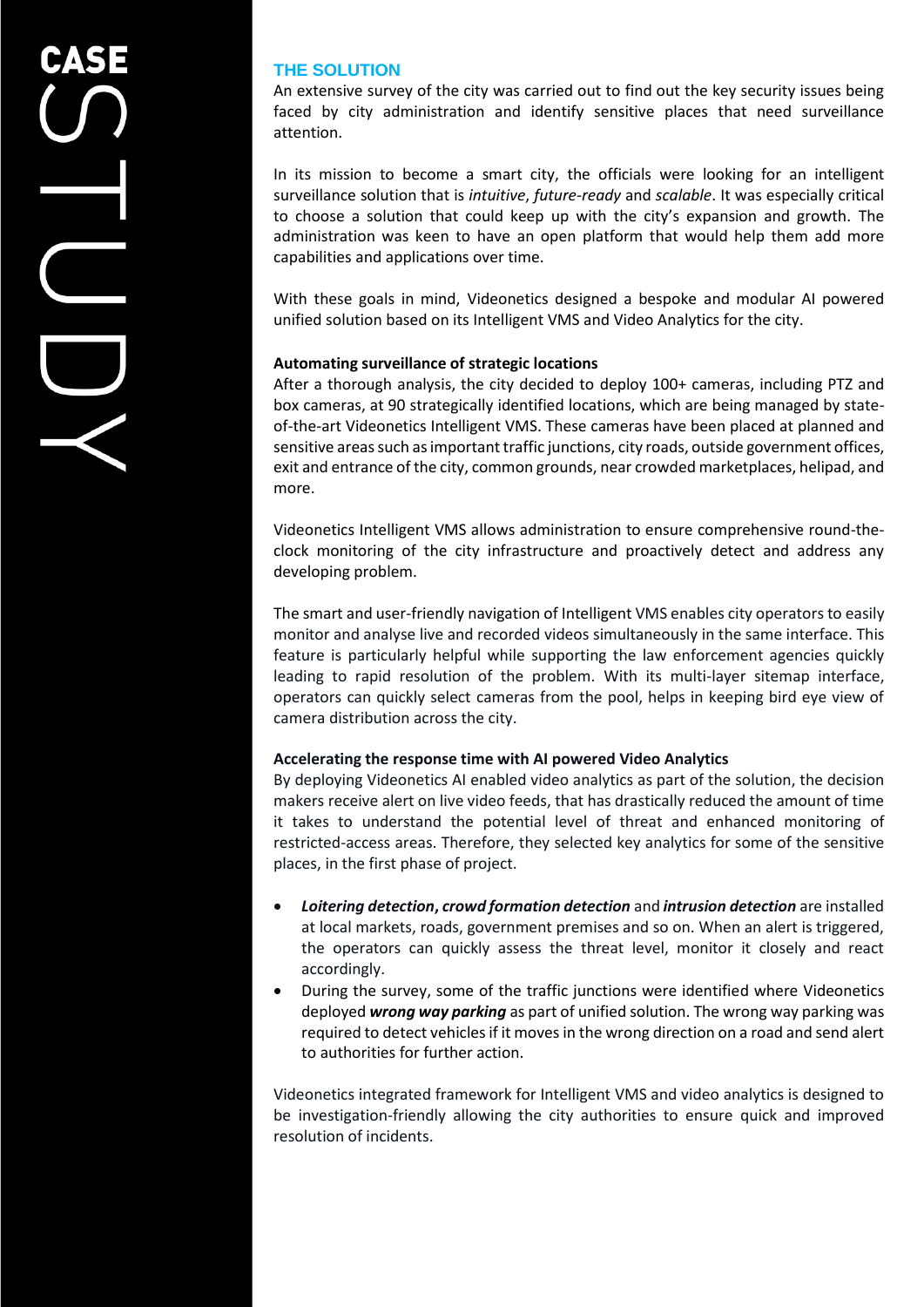#### **Effective traffic management**

The city has been witnessing a dramatic increase in the number of vehicles, thus making it imperative for the authorities to put in place an effective traffic management system.

With high-functioning cameras deployed at strategic junctions, city roads and highways, officials can view real-time traffic information via Videonetics unified software interface. Whether it is traffic jams, wrong-way parking or accidents, the solution is helping them monitor and detect issues in real-time and respond to changing traffic conditions effectively.

### **Centralized view of the city**

With Videonetics unified solution, city officials can efficiently keep 24x7 watchful eye on the city, from the Integrated Command & Control Center. Hence, empowering them to stay abreast of every movement/activity, facilitating law & order, traffic management, municipal operations and providing wealth of data intelligence under one roof.



*Traffic Junction & Connecting Roads* 

### **THE IMPACT**

The smart city project is proving to be a great success, delivering tremendous impact in a short amount of time since deployment. Videonetics unified solution quickly became a valuable resource for law enforcement and traffic police. From setup to usability, the solution has made it possible for the city to be proactive about keeping physical security round-the-clock.

With in-depth knowledge of traffic movement and real-time alerts, the traffic police take swift action if there are any reports of congestion or unwanted vehicles. Moreover, citizens are able to travel effortlessly without getting stuck in annoying traffic jams. With AI powered video analytics, operators are keeping person or object of interest in check, diffusing crowd formations in a timely manner, preventing crimes, facilitating faster investigations and much more. It is thus making the city safer for citizens and elevating their sense of security.